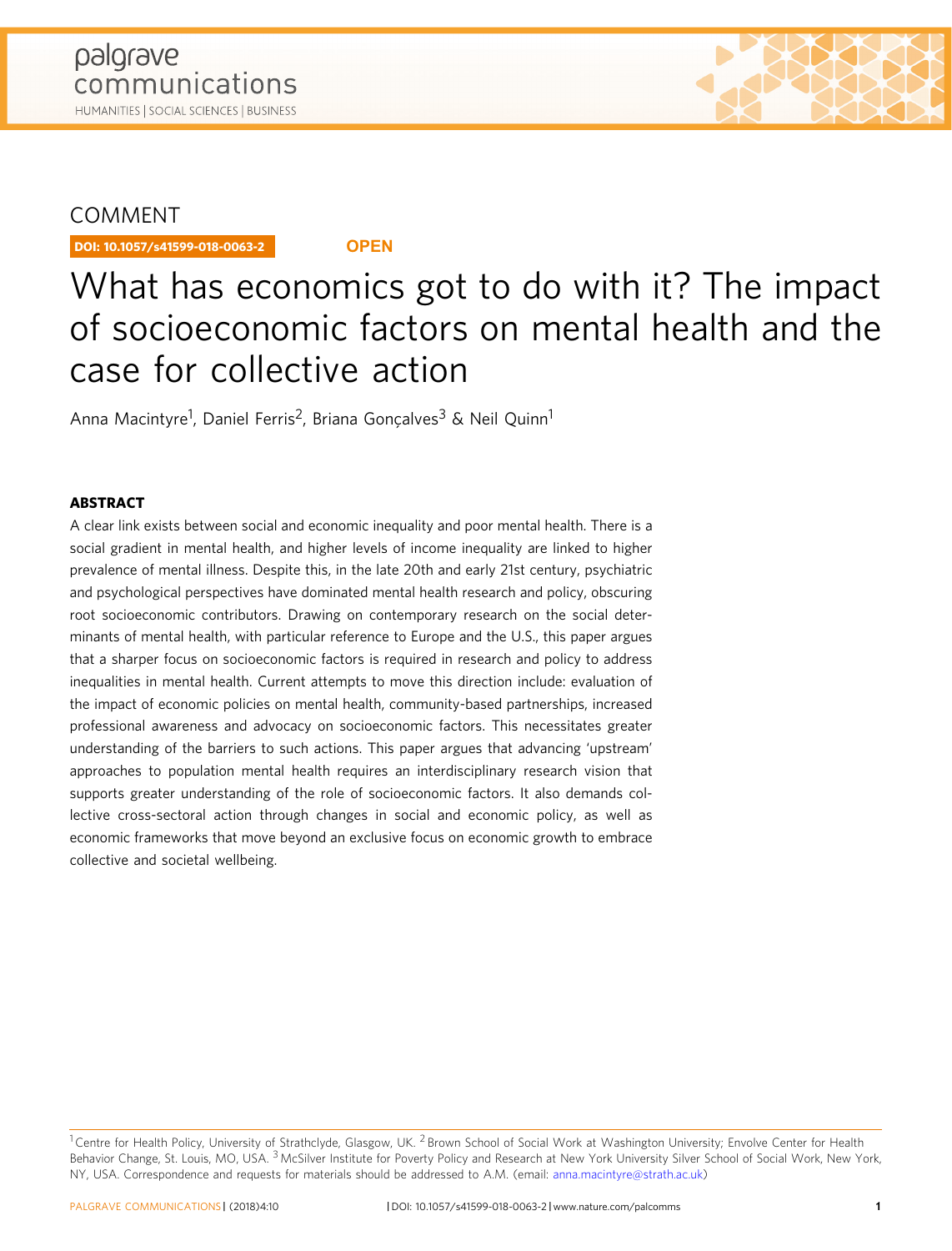# The importance of socioeconomic factors for mental health

'Economics is the mother tongue of public policy, the language of public life, and the mindset that shapes society' (Raworth, [2017,](#page-4-0) p. 6)

Growing evidence connects economic inequality and poor mental health (Friedli, [2009;](#page-3-0) Pickett and Wilkinson, [2010](#page-4-0); Platt et al., [2017\)](#page-4-0). Experience of socioeconomic disadvantage, including unemployment, low income, poverty, debt and poor housing, is consistently associated with poorer mental health (Silva et al., [2016;](#page-4-0) Elliott, [2016](#page-3-0); Platt et al., [2017;](#page-4-0) Friedli, [2009,](#page-3-0) Rogers and Pilgrim, [2010\)](#page-4-0). Mental health problems are particularly prominent amongst marginalised groups experiencing social exclusion, discrimination and trauma, leading to compound vulnerability (Rafferty et al., [2015\)](#page-4-0). Greater inequality within societies is associated with greater prevalence of mental illness (Wilkinson and Pickett, [2009](#page-4-0); Pickett and Wilkinson, [2010](#page-4-0)), and economic recessions have had devastating impacts on population mental health (Platt et al., [2017](#page-4-0); Wahlbeck and McDaid, [2012\)](#page-4-0). At a global level, mental health and substance use disorders account for between one fifth and almost one third of Years Lived with Disability (Whiteford et al., [2013;](#page-4-0) Vigo et al., [2016](#page-4-0)). At the same time there is increasing interest in how to promote positive mental health at a societal level (Friedli, [2009;](#page-3-0) Rogers and Pilgrim, [2010;](#page-4-0) Hanlon and Carlisle, [2013\)](#page-3-0).

However, the dominance of medical, psychiatric and psychological perspectives on mental health from the 1970s onwards has distracted from socioeconomic factors (Smith, [2016b](#page-4-0); Shim et al., [2014\)](#page-4-0). Drawing on contemporary research on the social determinants of mental health, with particular reference to Europe and the U.S., this paper argues that a sharper focus on socioeconomic factors is required in research and policy to address inequalities in mental health.

# Contemporary research on socioeconomic determinants of mental health

'Today, in the wake of the global economic slowdown, rising rates of mental illness and disaffection with psychopharmacology, the idea that there are social determinants of mental health is taking root once more'. (Smith, [2016b,](#page-4-0) p. 9)

There is growing interest across disciplines in understanding and addressing the social determinants of mental health (Friedli, [2009;](#page-3-0) Fisher and Baum, [2010;](#page-3-0) Bowen and Walton, [2015](#page-3-0); Kinderman, [2016;](#page-3-0) Compton and Shim, [2015;](#page-3-0) Smith, [2016b](#page-4-0); Silva et al., [2016\)](#page-4-0). This sits alongside increased attention to public mental health, and the promotion of positive societal well-being (Wahlbeck, [2015;](#page-4-0) Rogers and Pilgrim, [2010](#page-4-0); Hanlon and Carlisle, [2013\)](#page-3-0). The role of psychosocial factors and chronic stress has also been emphasised in understanding health inequalities (Fisher and Baum, [2010](#page-3-0); Wilkinson and Pickett, [2017](#page-4-0)). Furthermore, stigma (a ubiquitous component of mental health difficulties), has been recognised as a fundamental cause of health inequalities (Hatzenbuehler et al., [2013\)](#page-3-0).

However, within the broad literature on the social determinants of mental health, to what extent are socio-economic factors considered? There is consistent evidence supporting the link between socioeconomic inequality in terms of income, employment, and neighbourhood environments and poorer mental health outcomes (Silva et al., [2016\)](#page-4-0). At an ecological level, a significant relationship has been shown between higher income inequality (as measured by the Gini coefficient) and higher incidence rates of schizophrenia (Burns et al., [2014\)](#page-3-0). In addition, the connection between experience of socioeconomic

disadvantage and increased risk of suicidal behaviour has also been established (Platt et al., [2017\)](#page-4-0). Furthermore, the association between educational inequalities and mental health outcomes may be attenuated by controlling for employment status, indicating the importance of employment for mental health (Katikireddi et al., [2016\)](#page-3-0). At a community level, low socioeconomic status may lead to greater concerns about neighbourhood safety, and decrease the amount of physical activity in the community, with consequent impacts on mental health (Meyer et al., [2014](#page-3-0)). A focus on socioeconomic factors may also link with ideas of social capital or community efficacy, measures of trust and commitment by residents to a neighbourhood (Platt et al., [2017](#page-4-0)), which have been linked to rates of depression, suicide, and internalising behaviours (Schmidt et al., [2014\)](#page-4-0).

Many argue for a renewed focus on social justice, advocating for the significance of socioeconomic factors for mental health (Friedli, [2009](#page-3-0); Rogers and Pilgrim, [2010\)](#page-4-0). The impact of material and economic conditions and consumerism on population wellbeing is also recognised (Rogers and Pilgrim, [2010](#page-4-0); Friedli, [2009](#page-3-0)). From a U.S. perspective, Jones et al. [\(2009](#page-3-0)) offer a theoretical framework to identify the social determinants of inequity shaped by systems of power and the distribution of resources, including an economic system that creates class structures and dimensions of opportunity (Jones et al., [2009](#page-3-0)). In addition, disparities in education and income play a major role in understanding racial difference in health and mental health (Williams et al., [1997](#page-4-0)). Krieger et al. ([1997\)](#page-3-0) argue that social class, at the household and community level, predicts inequalities in health (Krieger et al., [1997\)](#page-3-0), and the role of economic inequality, poverty, and deprivation is implicated in poor mental health in the United States (Compton and Shim, [2015;](#page-3-0) Manseau, [2015](#page-3-0)).

Despite this, in comparison with biomedical, neuropsychiatric and psychological literature, the social determinants of mental health are strikingly understudied (Shim et al., [2014\)](#page-4-0). In Europe, research on the prevention of poor mental health has received a comparatively low level of investment (Wykes et al., [2015](#page-4-0)). In the United States, funding of prevention constitutes a notoriously small percentage of overall healthcare expenditures (Miller et al., [2012\)](#page-3-0). Yet the economic cost of treatment and lost productivity related to mental health and substance use disorder is well documented. While the National Institute for Mental Health named prevention as a core objective in its strategic plan for research (National Institute for Mental Health, [2015](#page-4-0)), there is not a clear picture of the scope and scale of investment in mental health prevention across government and philanthropy. It is likely there has been even less investment in research on the social determinants of mental health, and socioeconomic factors in particular. Thus, there is a need for greater research capacity (Wahlbeck and McDaid, [2012](#page-4-0)).

# Moving from evidence to action: policy, communities and practice

'levels of mental distress among communities need to be understood less in terms of individual pathology and more as a response to relative deprivation and social injustice' (Friedli, [2009](#page-3-0), p.III)

However, it is not only further evidence on the link between economic inequality and mental health that is required, but also action to address it (Smith, [2016b\)](#page-4-0). This may require a shift from addressing individuals' psychological states to a focus on social justice and broader economic conditions. Current attempts to move this direction include action in policy, communities and service provision.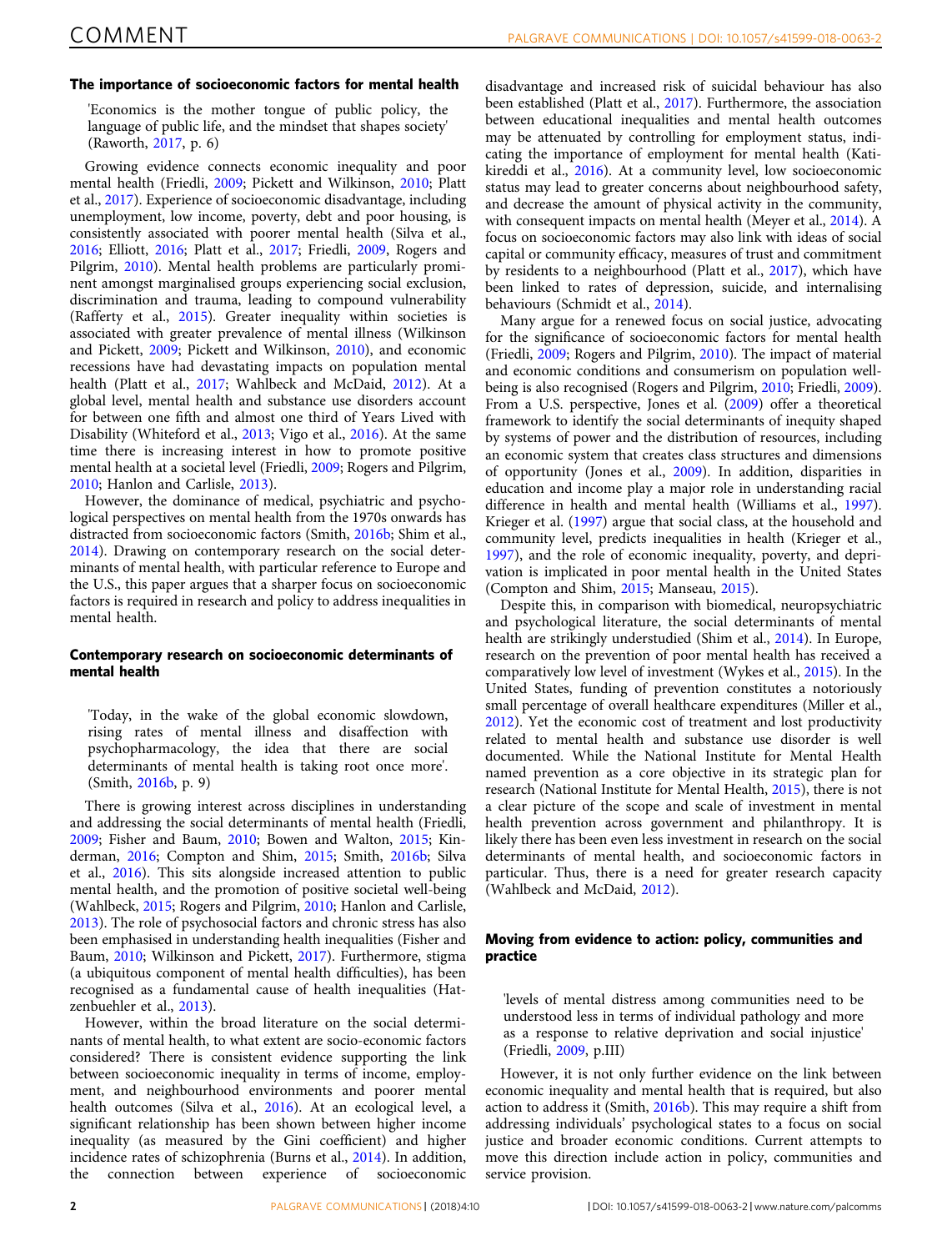In policy, this agenda was advanced by a World Health Organisation report in 2014, which highlighted the social determinants of mental health at an international level (World Health Organization, [2014](#page-4-0)). In Europe, the Joint Action on Mental Health has championed a focus on 'Mental Health in All Policies', which promotes action in non-health policy areas including employment and welfare (EU Directorate General for Health and Food Safety, [2015](#page-3-0)). Evidence is beginning to accumulate on relevant policy actions, including labour market regulation (Katikireddi et al., [2016\)](#page-3-0) and part-time sickness absence (EU Directorate General for Health and Food Safety, [2015\)](#page-3-0), investment in social protection (Niedzwiedz et al., [2016](#page-4-0)), and protective employment policies (Platt et al., [2017\)](#page-4-0). In the United States, better population health outcomes have also been found in states with more progressive policies such as minimum wage and corporate tax rates (Rigby and Hatch, [2016](#page-4-0)). It has also been raised that a Universal Basic Income might positively impact on population mental health (Smith, [2016b](#page-4-0)). Whilst there is evidence for interventions which can lessen the impact of poverty and inequality on mental health, including interventions aimed at the individual or family level (e.g., parenting interventions), evidence is more limited on community interventions or on cross-sectoral action on policies (Wahlbeck et al., [2017](#page-4-0)).

At a community level, the expansion of the Community Schools model in the U.S., which provides children in socioeconomically disadvantaged areas, with access to health services (medical, dental, vision and counselling services), brings more holistic attention to the education and healthy development of children (Oakes and Daniel, [2017\)](#page-4-0). Education policies that recognise structural inequalities show promise to close the economic and achievement gap. Additionally, New York City has launched Thrive NYC, a comprehensive city-based mental health plan to reduce stigma, intervene early, and improve access to services (NYC Thrive, [2016](#page-4-0)). Encouraging partnership and reducing silos, a major component of the initiative, has linked community based organisations serving the most socially and economically disadvantaged populations with mental health providers to increase access to mental health and substance use services (Chapman et al., [2017](#page-3-0)). Furthermore, efforts at a community level which promote social capital are promoted as a buffer against the impact of socioeconomic factors (Wahlbeck and McDaid, [2012](#page-4-0)).

At the level of service provision, there are moves to increase professional awareness and advocacy on the social determinants of mental health (Compton and Shim, [2015](#page-3-0), Shim et al., [2014](#page-4-0)). This may include a focus on social justice and socioeconomic factors in therapeutic work. Kinderman argues 'practical help to resolve real-world issues such as debt, employment issues, housing problems and domestic violence' may be important roles for clinicians (Kinderman, [2016](#page-3-0), p. 4). Shim et al. [\(2014\)](#page-4-0) also suggest that mental health professionals have an advocacy role to influence public policies that impact on mental health (Shim et al., [2014](#page-4-0)). Bowen and Walton argue that there is a role for social workers in addressing racial and ethnic disparities in mental health (Bowen and Walton, [2015\)](#page-3-0). One relevant example from the U.K. is the work of Psychologists Against Austerity, who have campaigned on the mental health impact of welfare policies (McGrath et al., [2016](#page-3-0)).

# Trying to focus 'upstream': barriers to action on socioeconomic factors

'We are failing on health equity because we are failing on equity' (Braveman, [2012,](#page-3-0) p. 515)

A distinction is often made between 'upstream societal influences' (which can include living and working conditions and wider societal structures) and 'downstream risk factors' (which include behaviours such as smoking or drinking as well as biological risk factors) (Graham, [2009,](#page-3-0) p. 472). To effectively take action on socioeconomic factors and mental health, there is a need for awareness of what might pull research and policy 'downstream' (Douglas, [2016;](#page-3-0) Graham, [2009](#page-3-0)). These barriers might include the dominance of the current economic paradigm, a focus on psychological or community resilience, ignoring factors like structural racism, or the challenges of mental health care provision.

In health inequalities research it is argued that an exclusive focus on health may over-medicalise the issue, veiling the fundamental problem of social inequality (Lynch, [2017;](#page-3-0) Douglas, [2016\)](#page-3-0). It is stated that efforts should include awareness of the socioeconomic and political contexts which generate health inequalities, particularly the influence of neoliberalism (Smith et al., [2016a](#page-4-0); Collins et al., [2016](#page-3-0)) Such arguments are equally salient to mental health. However, focusing 'upstream' presents challenges given that the dominant neoliberal paradigm 'actively embraces inequality' (Collins et al., [2016](#page-3-0), p. 129). This may point to confronting the current inequitable economic paradigm and considering alternatives to economic growth that incorporate broader social and environmental concerns (Fioramonti, [2016;](#page-3-0) Raworth, [2017\)](#page-4-0). A sharper focus on fundamental inequalities, and the economic system which underpins them, may be critical to addressing the 'upstream' influences on mental health.

It has also been argued that it may be problematic to focus on psychological or community assets and strengths, and social capital, as this may mask a focus on socioeconomic factors, which are fundamental causes of distress (Friedli, [2016;](#page-3-0) Rogers and Pilgrim, [2010;](#page-4-0) Knifton, [2015\)](#page-3-0). Indeed, Friedli argues: 'Choosing psycho-analysis over economic analysis has serious consequences for how public health explains and responds to issues of social justice' (Friedli, [2016,](#page-3-0) p. 216, original emphasis). This argument may be particularly relevant for mental health, where psychological conceptualisations may predominate. Within a neoliberal policy framework, there is the danger of endorsing individualistic conceptualisations of complex social and economic problems, where the predominant biomedical model has often resulted in a systematic neglect of the impact of social and structural barriers experienced by people with poor mental health (Bayetti et al., [2016;](#page-3-0) Friedli, [2016\)](#page-3-0). Thus, whilst the relevance of psychosocial factors is recognised, it is important to increase the salience of social and economic inequalities which generate inequalities in mental health at a population level.

Furthermore, it is critical to consider race and ethnicity (Lynch and Perera, [2017\)](#page-3-0). While racism has been identified as a social determinant of health, there is a significant lack of research or policy to address it (Bailey et al., [2017;](#page-3-0) Rafferty et al., [2015](#page-4-0)). Advancing policies to tackle structural racism may have significant implications for population mental health. Despite having distinct healthcare systems and ideologies on healthcare access, both the U.S. and U.K. have significant health inequalities by race and ethnicity (Bailey et al., [2017](#page-3-0); Department of Health, [2009\)](#page-3-0). Research on mental health and racial discrimination has largely considered interpersonal discrimination, not structural racism and the link to inequalities (Bailey et al., [2017](#page-3-0)). While increased funding and resources for mental health services and prevention is needed, greater attention must be given to addressing structural racism that leads to inequalities in education, employment, and mental health.

Finally, the need to ensure adequate mental health care provision is a pressing concern in both Europe and the U.S. Indeed, many OECD countries face ongoing challenges regarding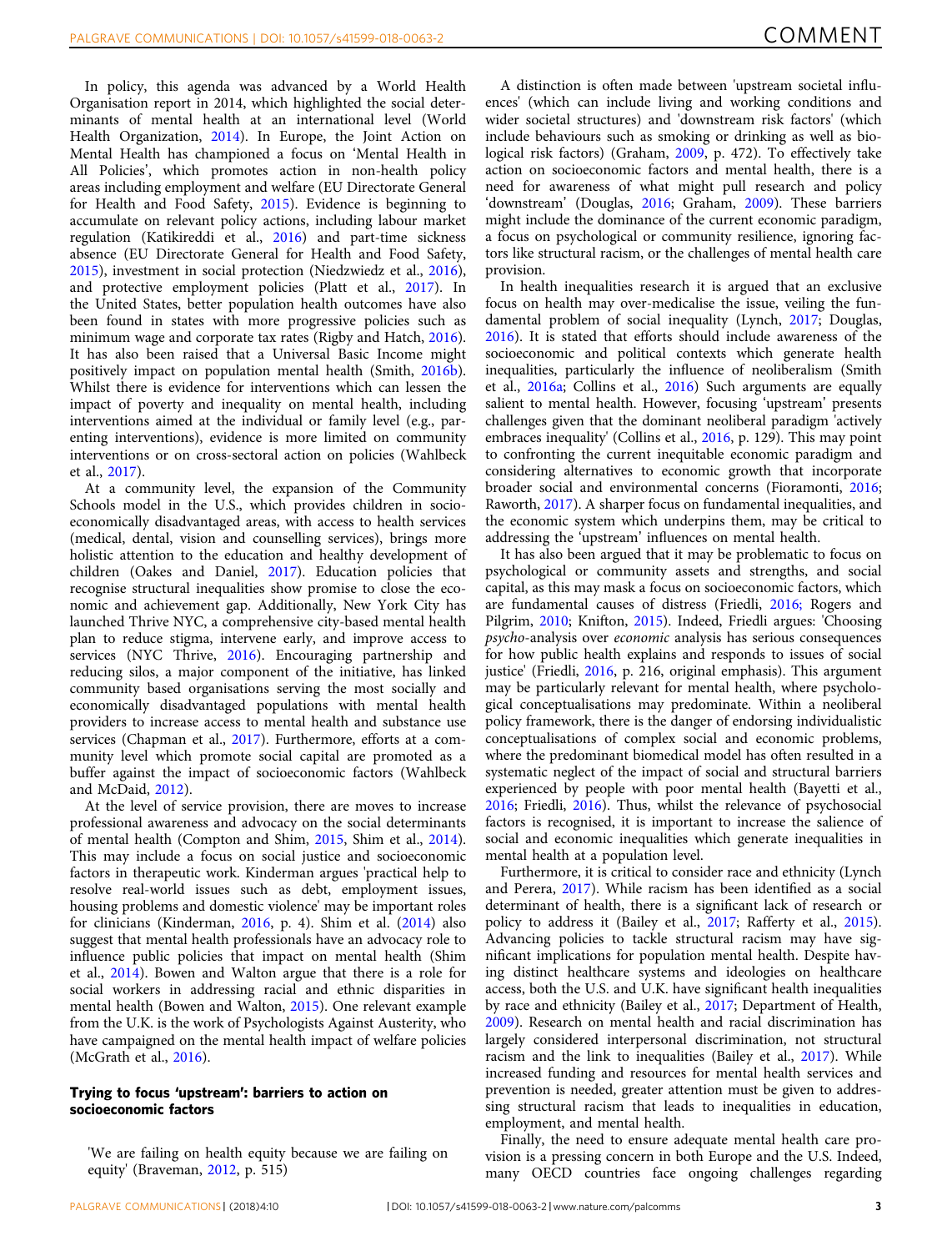<span id="page-3-0"></span>adequate levels of resourcing for mental health services (Wahlbeck and McDaid, [2012](#page-4-0)). Current healthcare policy debates in the U.S. threaten progress in increasing the number of insured individuals as well as what services they can receive. Current debate, focused on insurance access and eligibility, is troublingly void of a focus on prevention or addressing social determinants and structural racism. In fact, while mental health care access improved following implementation of the Affordable Care Act, there was no progress in reducing racial and ethnic disparities (Creedon and Le Cook, 2016). While advocates and researchers are pulled toward policy and legislative fights over healthcare provision, larger macro issues impacting health and mental health, i.e. social determinants, are lost. Negotiating space for dialogue on the importance of prevention, alongside service provision, will be crucial.

#### Conclusions: taking collective action

Smith [\(2016b](#page-4-0)) argues that a focus on socioeconomic factors and mental health is not new, but had previously gained ground in the early 20th century (Smith, [2016b\)](#page-4-0). As a renewed interest emerges in the current context, there are increasing calls for collective actions (Kinderman, 2016) and inter-disciplinary and intersectoral approaches, which re-invigorate a focus on fundamental socioeconomic inequalities and social justice (Friedli, 2009; Braveman, 2012).

Encouragingly, the growing body of research on socioeconomic factors and social determinants of health is narrowing in on mental health. Diagnosing problems, however, is not enough. Evidence on policy actions and a collective appreciation of issues that prevent upstream approaches is also needed: structural barriers including racism and discrimination, the medicalising of population mental health, access and quality of services, and ultimately the economic system itself.

To advance upstream approaches will require an interdisciplinary research vision which extends beyond biomedical, neuropsychiatric and psychological models of mental health, and which supports greater understanding of the role of socioeconomic factors and economics. It will necessitate bold crosssectoral policy action including changes to wider social and economic policies such as social protection, taxation, employment and housing policy, as well as health policy. Given the ubiquity and influence of economics, this agenda should be supported by the advancement of paradigms that move beyond an exclusive focus on economic growth (Raworth, [2017](#page-4-0); Fioramonti, 2016), and which appreciate the importance of collective and societal wellbeing (Knifton, 2015).

Population mental health is intimately connected to societal economic conditions. The (poor) mental health of modern societies offers a stark indication of the consequences of not taking action: 'economic growth at the cost of social recession' (Friedli, 2009, p. IV). Socioeconomic inequality may be 'the enemy between us' (Wilkinson and Pickett, [2017,](#page-4-0) p. 11), increasing status competition, undermining the quality of social relations, increasing stress and impacting on health, mental health, and wellbeing. In response to this, there is a need to build an economic system that tackles these inequalities in mental health.

Received: 1 November 2017 Accepted: 19 December 2017 Published online: 30 January 2018

#### References

Bailey ZD, Krieger N, Agenor M, Graves J et al. (2017) Structural racism and health inequities in the USA: evidence and interventions. Lancet 389:1453–1463

- Bayetti C, Jadhavb S, Jainc S (2016) The Re-covering self: a critique of the recoverybased approach in India's mental health care. Disabil Glob South 3:889–909
- Bowen EA, Walton QL (2015) Disparities and the social determinants of mental health and addictions: opportunities for a multifaceted social work response. Health Soc Work 40:E59–E65
- Braveman P (2012) We are failing on health equity because we are failing on equity. Aust N Z J Public Health 36:515–515
- Burns JK, Tomita A, Kapadia AS (2014) Income inequality and schizophrenia: Increased schizophrenia incidence in countries with high levels of income inequality. Int J Social Psychiatr 60:185–196
- Chapman E, Chung H, Pincus HA (2017) Using a continuum-based framework for behavioral health integration into primary care in New York state. Psychiatr Serv 68:756–758
- Collins C, McCartney G, Garnham L (2016) Neoliberalism and health inequalities. In: Smith KE, Hill S, Bambra C (eds) Health inequalities: critical perspectives. Oxford University Press, Oxford
- Compton MT, Shim RS (2015) Social determinants of mental health. American Psychiatric Publishing, Washington
- Creedon TB, Le Cook B (2016) Access to mental health care increased but not for substance use, while disparities remain. Health Aff 35:1017–1021
- Department of Health (2009) Tackling health inequalities: 10 years on—a review of developments in tackling health inequalities in England over the last 10 years. Department of Health, London
- Douglas M (2016) Beyond 'health': why don't we tackle the cause of health inequalities? In: Smith KE, Hill S, Bambra C (eds) Health inequalities: critical perspectives. Oxford University Press, Oxford
- EU Directorate General for Health and Food Safety (2015) Joint action on mental health and well-being. Mental Health in all Policies—situation analysis and recommendations for action. [http://www.mentalhealthandwellbeing.eu/](http://www.mentalhealthandwellbeing.eu/assets/docs/publications/MHiAP%20Final.pdf) [assets/docs/publications/MHiAP%20Final.pdf.](http://www.mentalhealthandwellbeing.eu/assets/docs/publications/MHiAP%20Final.pdf) Accessed 20 Jul 2017
- Elliott I (2016) Poverty and mental health: A review to inform the Joseph Rowntree Foundation's Anti-Poverty Strategy. Mental Health Foundation, London
- Fioramonti L (2016) A post-GDP world? Rethinking international politics in the 21 (st) century. Glob Policy 7:15–24
- Fisher M, Baum F (2010) The social determinants of mental health: implications for research and health promotion. Aust NZ J Psychiatr 44:1057–1063
- Friedli L (2009) Mental health, resilience and inequalities. World Health Organization, Copenhagen
- Friedli L (2016) The politics of tackling inequalities: The rise of psychological fundamentalism in public health and welfare reform. In: Smith KE, Hill S, Bambra C (eds) Health inequalities: critical perspectives. Oxford University Press, Oxford
- Graham H (2009) Health inequalities, social determinants and public health policy. Policy & Polit 37:463–479
- Hanlon P, Carlisle S (2013) Positive mental health and wellbeing: connecting individual, social and global levels of wellbeing. In: Knifton L, Quinn N (eds) Public mental health: global perspectives. Open University Press, Maidenhead
- Hatzenbuehler ML, Phelan JC, Link BG (2013) Stigma as a fundamental cause of population health inequalities. Am J Public Health 103:813–821
- Jones CP, J C, Perry GS, Barclay G, Jones CA (2009) Addressing the social determinants of children's health: a cliff analogy. J Health Care Poor Under 20:1–12
- Katikireddi SV, Niedzwiedz CL, Popham F (2016) Employment status and income as potential mediators of educational inequalities in population mental health. Eur J Public Health 26:814–816
- Kinderman P (2016) Knots and black holes: why we are all prone to madness and what we can do about it. Palgrave Commun 2:16074. [https://doi.org/10.1057/](https://doi.org/10.1057/palcomms.2016.74) [palcomms.2016.74](https://doi.org/10.1057/palcomms.2016.74)
- Knifton L (2015) Collective wellbeing in public mental health. Perspect Public Health 135:24–26
- Krieger N, Williams DR, Moss NE (1997) Measuring social class in US public health research: concepts, methodologies, and guidelines. Annu Rev Public Health 18:341–378
- Lynch J (2017) Reframing inequality? The health inequalities turn as a dangerous frame shift J Public Health 39:1–8
- Lynch JF, Perera IM (2017) Framing Health Equity: US health disparities in comparative perspective J Health Polit Policy Law 42:803–839
- Manseau MW (2015) Economic inequality, poverty and neighbourhood deprivation. In: Compton MT, Shim RS (eds) The social determinants of mental health. American Psychiatric Publishing, Washington
- McGrath L, Griffin V, Mundy E (2016) The Psychological Impact of Austerity. A briefing paper. Educational Psychology Research and Practice 2:46–57
- Meyer OL, Castro-Schilo L, Aguilar-Gaxiola S (2014) Determinants of mental health and self-rated health: a model of socioeconomic status, neighborhood safety, and physical activity. Am J Public Health 104:1734–1741
- Miller G, Roehrig C, Hughes-Cromwick P, Turner A (2012) What is currently spent on prevention as compared to treatment?. In: Faust H, M P (eds)